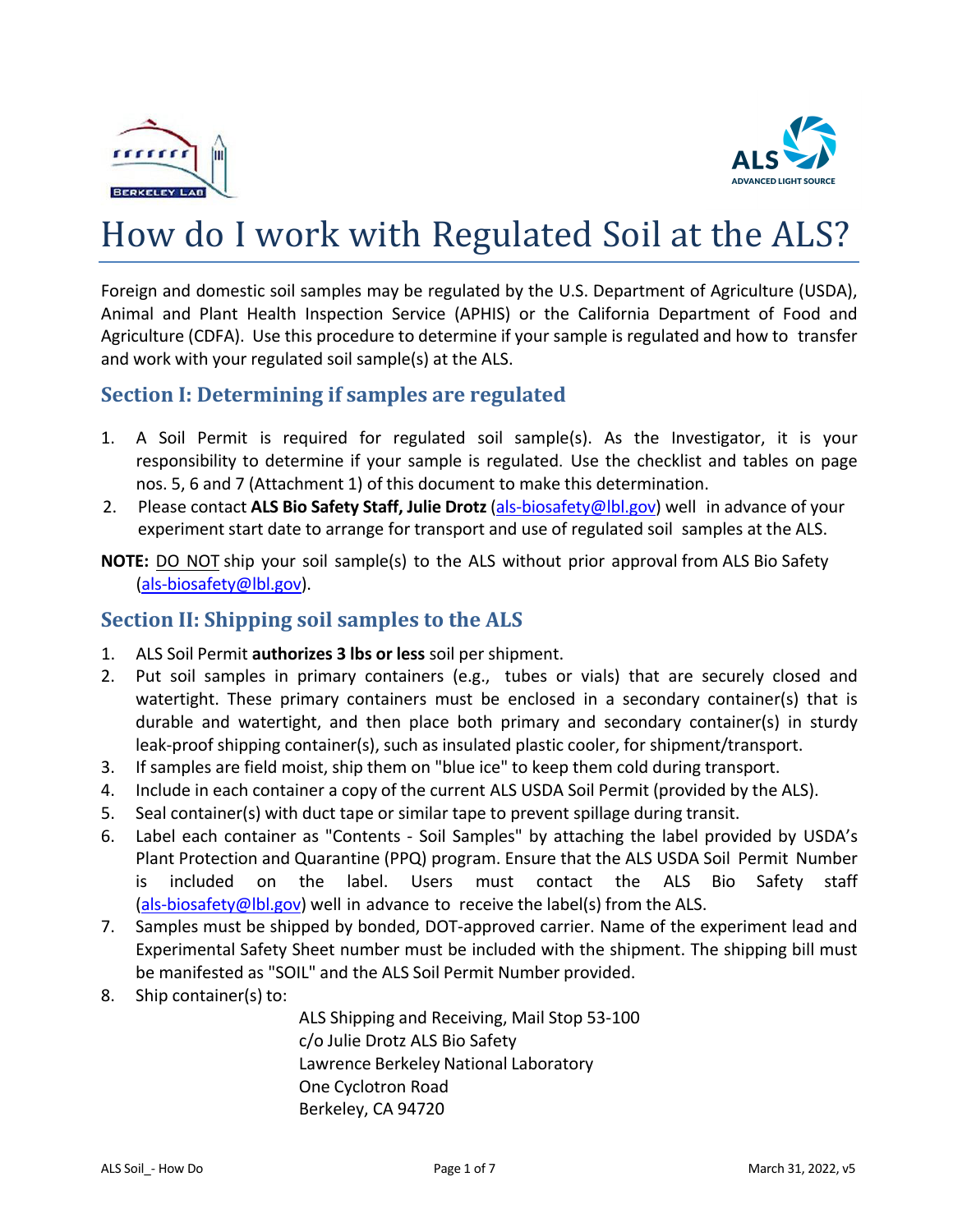# **Section III: Upon arrival of soil samples at the ALS**

- 1. Authorized ALS personnel will unpack shipping container(s) at the ALS Biology Lab (Bldg. 15, Room 120), and decontaminate any "blue ice" packets with 70% ethyl alcohol and any melted liquid with 10% household bleach (See section VII).
- 2. Any loose soil from the container will be collected in to a clear biohazardous waste bag.
- 3. Shipping container(s) will be decontaminated.
- 4. Sample container(s)/bag(s) will be labeled with the following information:
	- Name of the experiment lead
	- Experiment Safety Assessment Form (ESAF) number
	- Date of arrival
	- Name of recipient
- 5. Sample(s) will be logged into the ALS Soil Inventory maintained electronically.

## **Section IV: Storage of Samples**

- 1. Soil samples will be stored in the locked storage cabinet in the ALS Biology Lab (Bldg. 15, Room 120) until they can be delivered to the appropriate beamline.
- 2. The key to the locked box will be kept in the ALS Control Room (Bldg. 80, Room 140) in a locked cabinet. Authorization is needed in order to retrieve the key, see Section VI.
- 3. If you need to transport your soil sample(s) to different locations within the ALS during your ESAF-approved experiment, be sure to put the soil sample(s) in a secondary container with a duplicate label on each container.
- 4. See Section VI to access your samples during evening and weekend shifts.
- 5. Untreated samples can be stored in a locked box for up to 6 months from date of arrival.

## **Section V: Sample Handling**

- 1. Experiment at the beamline can be performed only as described in the ESAF.
- 2. After completion of experiment, the experiment lead or designee will be responsible for collecting all remaining dry soil samples in a biohazardous waste container that is lined with a clear biohazardous waste bag. This waste will be handled as described in Section VII.
- 3. Experiment lead or designee will be responsible for treating all liquid residues from the experiment with 10% household bleach as described in Sections VII and VIII.
- 4. Experiment lead or designee will be responsible for immediately collecting all soil and other contaminated materials from lab benches, equipment, chairs/lab chairs, and the floor into a clear biohazardous waste bag.
- 5. After you have collected all residual material, inform the ALS Soil Custodian, Julie Drotz (als-biosafety@lbl.gov) for disposal as biohazardous waste.
- 6. Experiment lead or designee will be responsible for decontaminating fixed surfaces with 10% household bleach or Cavi wipes, after collecting spilled soil.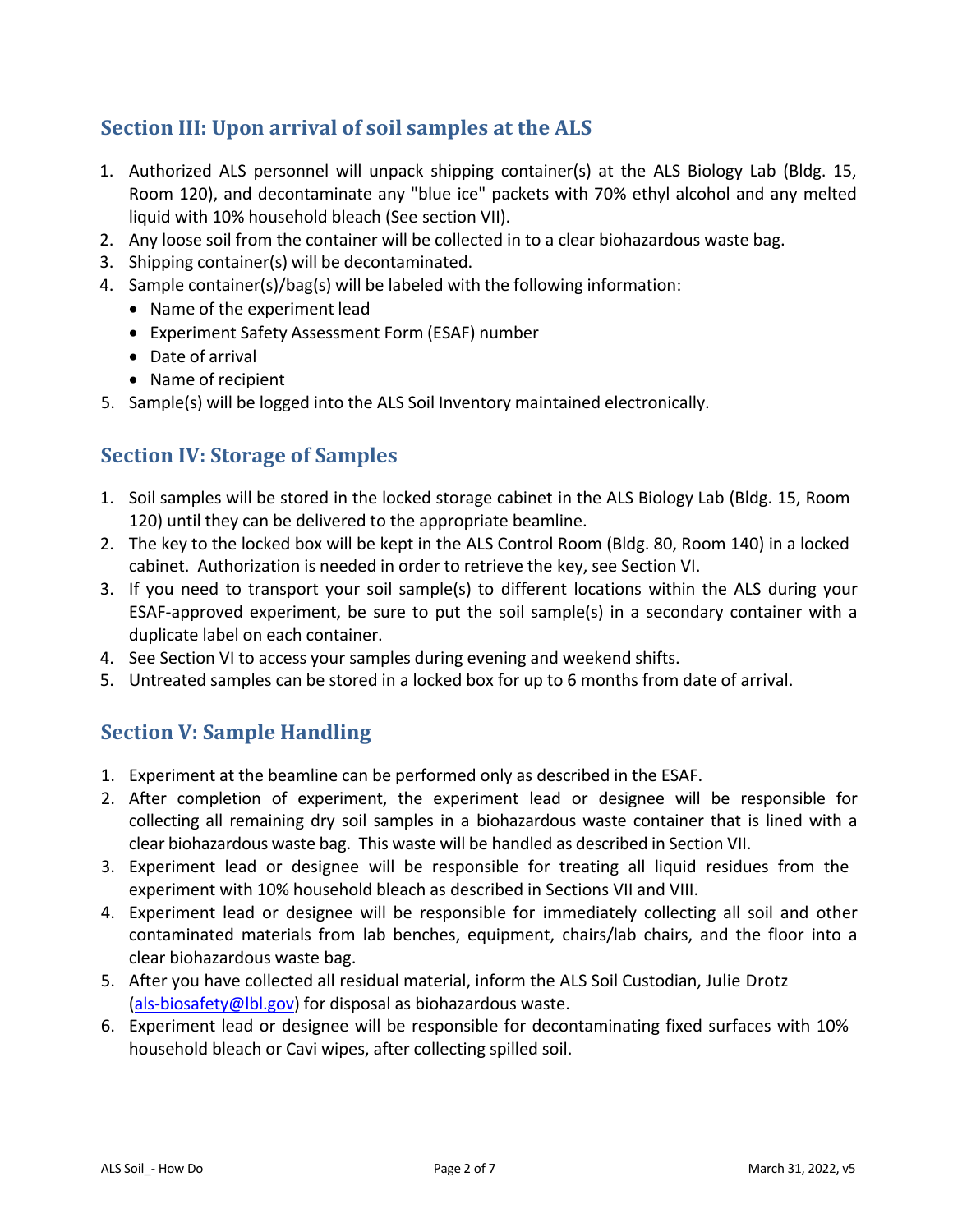# **Section VI: Procedure for evening and weekend experiment shifts**

- 1. If you need to work with your soil samples during evening or weekend shifts, please get prior email authorization from the ALS Soil Custodian, Julie Drotz (als-biosafety@lbl.gov) to collect your soil samples. With the e-mail authorization, the on-duty Operator in the ALS Control Room will give you your soil sample from the locked storage box.
- 2. Follow the same procedures on Sample Handling as described above in Section V.

## **Section VII: Procedure for disposal of all residual soil and other contaminated material in clear biohazardous bags**

- 1. Experiment lead or designee will be responsible for placing the residual soil and other contaminated material in a labeled biohazardous waste container that is provided by the ALS; make sure that the waste container is lined with a clear biohazardous waste bag. Seal the biohazardous waste bag tight using tape, rubber band, or bag tie.
- 2. Inform Julie Drotz (als-biosafety@lbl.gov) to dispose of the biohazardous waste bag(s).
- 3. Authorized ALS staff will transport your waste soil in the biohazardous waste bag to the ALS medical/biohazardous waste pickup container (gray barrel) located near the exit door in Room 118 of the ALS Bio Lab in Bldg. 15.

#### **Section VIII: Procedure for disinfecting liquid materials before disposal**

- 1. Add a sufficient amount of household bleach to the biohazardous liquid to create a 10% concentration of bleach. This mixture may be made by adding 100 ml of bleach for each liter of liquid waste (or 1.5 cups bleach per gallon).
- 2. The bleach should remain in contact with the liquid waste material for approximately 20 minutes to ensure adequate germicidal action, prior to disposal via a laboratory sanitary sewer sink drain.

#### **Section IX: Transferring samples from LBNL**

Regulated soil samples cannot leave the ALS or be returned to their source institution without prior approval from the ALS USDA permit holder, Julie Drotz. Other institutions receiving any regulated soil samples must have a USDA Soil Permit that covers the soil sample to be transferred.

#### **Section X: Resources**

- 1. For questions and concerns, contact: Julie Drotz (als-biosafety@lbl.gov) (510) 486-4379
- 2. Primary links for US and California requirements and information on soil:
	- USDA-APHIS Soil Circular "How to Import Foreign Soil and How to Move Soil Within the US" http://www.aphis.usda.gov/plant\_health/permits/organism/soil/downloads/soil- circular.pdf
	- USDA-APHIS Plant Pest Program Information
	- http://www.aphis.usda.gov/plant\_health/plant\_pest\_info/index.shtml
	- USDA-APHIS Plant Health and Soil Permits
	- http://www.aphis.usda.gov/plant\_health/permits/index.shtml
	- CDFA Plant Quarantine Manual (two links) http://pi.cdfa.ca.gov/pqm/manual/pdf/Contents.pdf http://pi.cdfa.ca.gov/pqm/manual/htm/pqm\_index.htm#interior
	- CDFA Plant Health and Prevention Services Permits and Regulations Program http://www.cdfa.ca.gov/plant/permitsandregs.html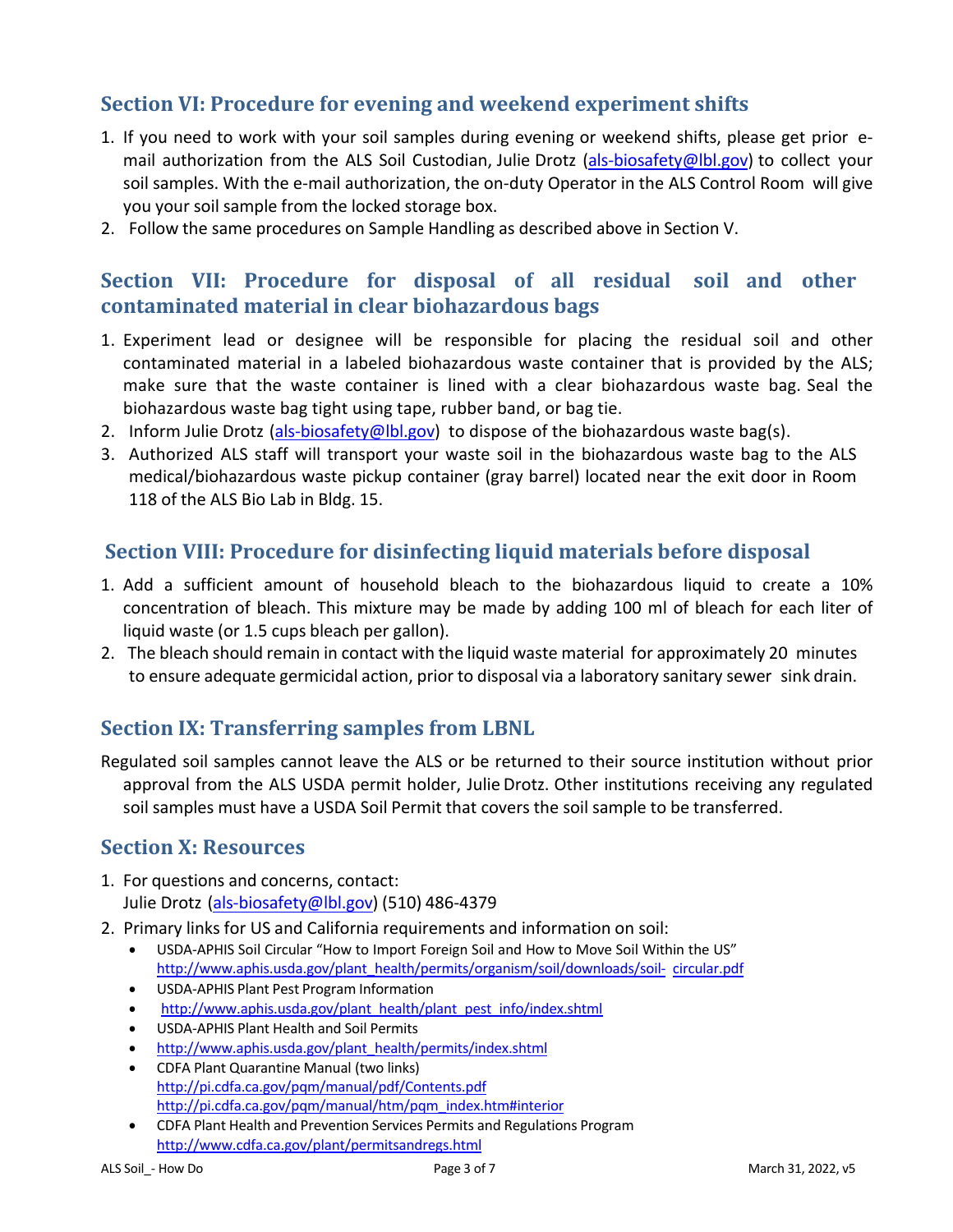# **ATTACHMENT 1**

#### **How to Determine If a Soil Sample Is Regulated**

Use the checklist and tables below to determine if a soil sample to be transferred to LBNL is regulated by:

- US Department of Agriculture (USDA) Animal and Plant Health Inspection Service (APHIS), or
- California Department of Food and Agriculture (CDFA)

| <b>Regulated versus Not Regulated Soil Questions</b> |                                                                                                       |  | <b>No</b> |
|------------------------------------------------------|-------------------------------------------------------------------------------------------------------|--|-----------|
|                                                      | 1. Is your soil sample treated in such a way that all potential microbes are killed (e.g., sterilized |  |           |
|                                                      | by autoclaving or fixation)? If yes, your soil is not regulated. STOP here.                           |  |           |
|                                                      | 2. Is your untreated sample considered regulated soil? Review the USDA circular on soil "How          |  |           |
|                                                      | to Import Foreign Soil and How to Move Soil Within the United States" and answer the                  |  |           |
|                                                      | questions below.                                                                                      |  |           |
|                                                      | a. Does your sample meet the USDA definition of "what is soil" and is not "exempt?" If yes,           |  |           |
|                                                      | proceed to step 3.                                                                                    |  |           |
|                                                      | b. Does your sample meet the USDA definition of "what is not soil" or qualify as being                |  |           |
|                                                      | "exempt?" If yes, your soil is not regulated. STOP here.                                              |  |           |
|                                                      | 3. Is your soil from a regulated location? Review locations in the USDA circular on soil and links    |  |           |
|                                                      | in the "Quarantine Areas" tables below, then answer the questions below.                              |  |           |
|                                                      | a. Is your sample from a regulated location (i.e., all foreign sources, Hawaii, all US                |  |           |
|                                                      | territories, or locations in Canada or US States that are under federal of California                 |  |           |
|                                                      | quarantine)? If yes, your soil is regulated.                                                          |  |           |
|                                                      | b. Is your sample from a location that is not regulated (i.e., parts of the US States that are        |  |           |
|                                                      | not under federal or California quarantine)?                                                          |  |           |
|                                                      | If yes, your soil is not regulated.                                                                   |  |           |

# **Quarantine Areas in the Continental United States Where Soil is a Federally (USDA-APHIS) Regulated Article**

(Updated August 2012)

Use the table below to determine which areas in the continental US "soil" is considered a regulated article by USDA-APHIS. Review quarantined areas for each listed pest.

| <b>Regulated Domestic</b> | <b>General Regulated</b> | <b>USDA-APHIS links to areas or maps</b> | <b>Sample from</b> |
|---------------------------|--------------------------|------------------------------------------|--------------------|
| <b>Pest</b>               | <b>Areas</b>             |                                          | this area?         |
| <b>Fire Ants</b>          | Southern California, New | Map                                      |                    |
|                           | Mexico, Southern US      | Zip code lookup                          |                    |
| <b>Fruit Flies</b>        | Texas                    | <b>County lists and maps</b>             |                    |
| Witchweed                 | North & South Carolina   | Regulated, infested, suppressive         |                    |
|                           |                          | areas                                    |                    |
| <b>Golden Nematode</b>    | New York                 | <b>Regulated Area Map of New York</b>    |                    |
| <b>Pale Cyst Nematode</b> | Idaho                    | Regulated fields map of Idaho            |                    |

Background Information:

USDA-APHIS establishes domestic quarantine notices (see  $\overline{7}$  CFR 301) for specific pests and specific regulated articles such as soil. The pests listed above have quarantine areas that include soil as a regulated article.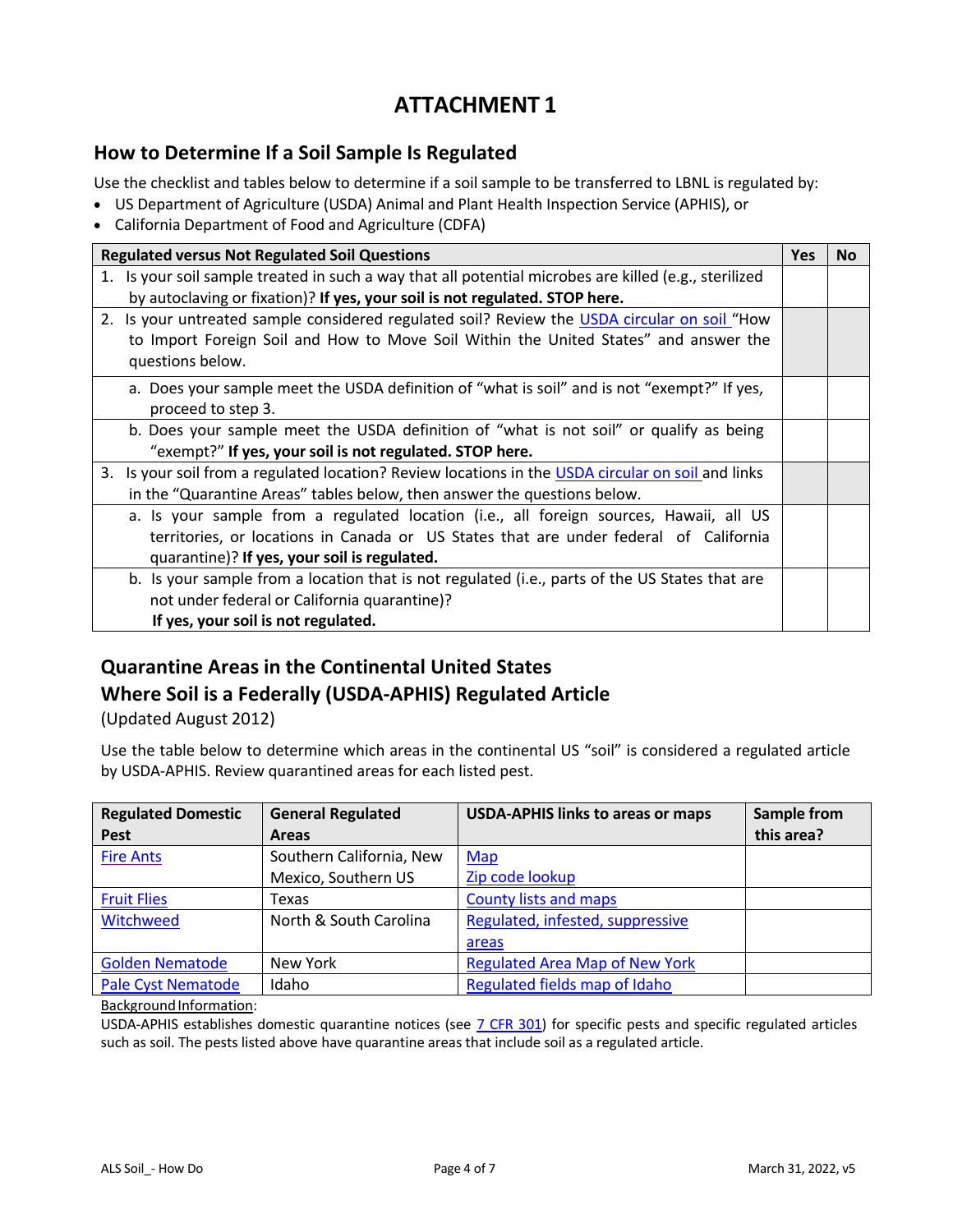# **Quarantine Areas Within and Outside California Where Soil is a California (CDFA) Regulated Article**

#### (Updated August 2012)

Use the table below to determine which areas within and outside California "soil" is considered a regulated article by CDFA. Review the general quarantined areas for each listed pest, and consult the specific section of the CDFA Plant Quarantine Manual as needed to see more specific quarantine areas and conditions.

| California Interior Quarantine (Within California) for Soil |                                                                                                                                                    |                                                                                                                |                           |  |  |  |
|-------------------------------------------------------------|----------------------------------------------------------------------------------------------------------------------------------------------------|----------------------------------------------------------------------------------------------------------------|---------------------------|--|--|--|
| <b>Regulated California Pest</b>                            | <b>General Regulated Areas</b>                                                                                                                     | <b>CDFA Plant</b><br><b>Quarantine Manual</b>                                                                  | Sample<br>from this       |  |  |  |
| Ozonium Root Rot                                            | <b>California Counties:</b><br>Imperial, Riverside, and                                                                                            | Section 3401                                                                                                   |                           |  |  |  |
| Mediterranean Fruit Fly                                     | <b>California Counties:</b><br>Orange, Riverside, San<br>Diego                                                                                     | Section 3261. Soil within<br>drip area of plants that<br>produce host fruit                                    |                           |  |  |  |
| Mexican Fruit Fly                                           | California County: San Diego                                                                                                                       | Section 3417. Soil within<br>drip area of plants that<br>produce host fruit                                    |                           |  |  |  |
| Olive Fruit Fly                                             | California County: Los Angeles                                                                                                                     | Section 3431. Soil within<br>drip area of plants that<br>produce host fruit                                    |                           |  |  |  |
| Karnal Bunt Disease                                         | California Counties: Imperial,<br>Riverside                                                                                                        | Section 3430                                                                                                   |                           |  |  |  |
| Red Imported Fire Ant                                       | California Counties: Orange, Los<br>Angeles, Riverside                                                                                             | Section 3432                                                                                                   |                           |  |  |  |
|                                                             | California Exterior Quarantine (Outside California) for Soil                                                                                       |                                                                                                                |                           |  |  |  |
| Regulated California<br>Pest                                | <b>General Regulated Areas</b>                                                                                                                     | <b>CDFA Plant Quarantine</b><br><b>Manual section</b>                                                          | Sample from<br>this area? |  |  |  |
| Ozonium Root Rot                                            | Arizona, Arkansas, Louisiana,<br>Nevada, New Mexico, Oklahoma,<br>Texas, Utah                                                                      | Section 3261                                                                                                   |                           |  |  |  |
| Caribbean Fruit Fly                                         | Puerto Rico and Florida                                                                                                                            | Section 3252. Soil within<br>drip area of plants that<br>produce host fruit                                    |                           |  |  |  |
| Colorado Potato<br><b>Beetle</b>                            | All US States, Districts, and<br>territories except Alaska, Hawaii,<br>and Nevada                                                                  | Section 3264. All soil in<br>association with plants or<br>tubers of tomato, pepper,<br>eggplant, Irish potato |                           |  |  |  |
| Plum Curculio and<br><b>Blue Berry Maggot</b>               | Utah and all states and districts<br>east of and including the states of<br>North Dakota, South Dakota,<br>Nebraska, Kansas, Oklahoma and<br>Texas | Section 3266. Soil within<br>drip area of plants that<br>produce host fruit                                    |                           |  |  |  |
| Burrowing and<br>Reniform Nematode                          | Alabama, Arkansas, Florida,<br>Georgia, Hawaii, Louisiana,<br>Mississippi, North Carolina, South<br>Carolina, Texas, and Puerto Rico               | Section 3271. See specific<br>counties                                                                         |                           |  |  |  |